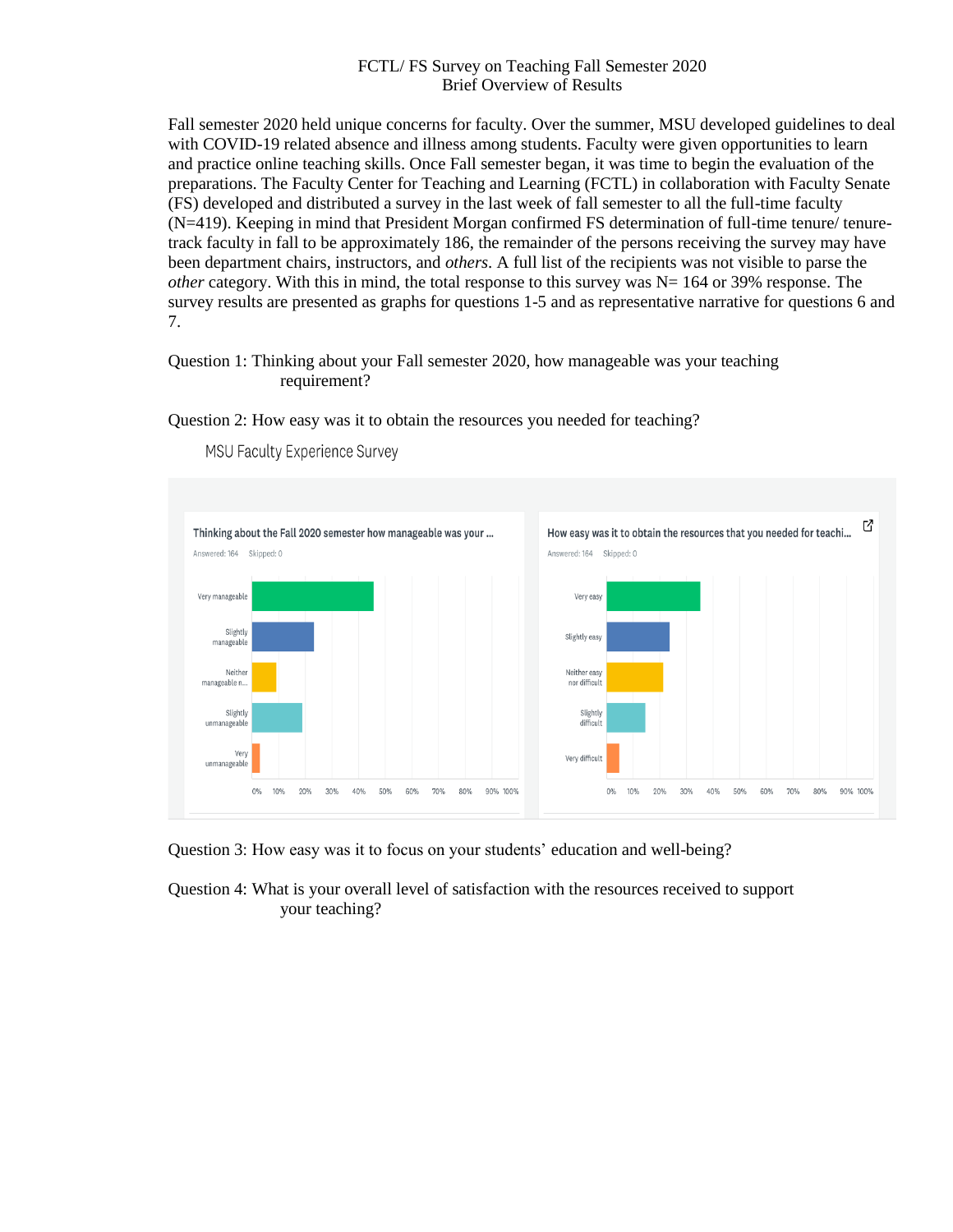



Question 5: What is your overall level of satisfaction with the Fall 2020 semester?

Question 6: What questions, issues, or concerns do you have regarding teaching in the upcoming Spring 2021 semester?

Question 7: Additional comments

Questions 6 and 7 responses resulted in numerous comments which could be grouped into four broad themes, consistent comments on two topics, and directed appreciation. The consistent comments related to desire to (1) improve student engagement and (2) provide a specific repository for students seeking institutional information. The directed appreciation was stated as "thank you" to FCTL Director Daryl Privott, Distance Education and Instructional Design (DEID) team David Flora, Xavier Scott, and Jing Zhang, FS President Grupe, and President Morgan. The broad themes are: (1) Faculty- Administration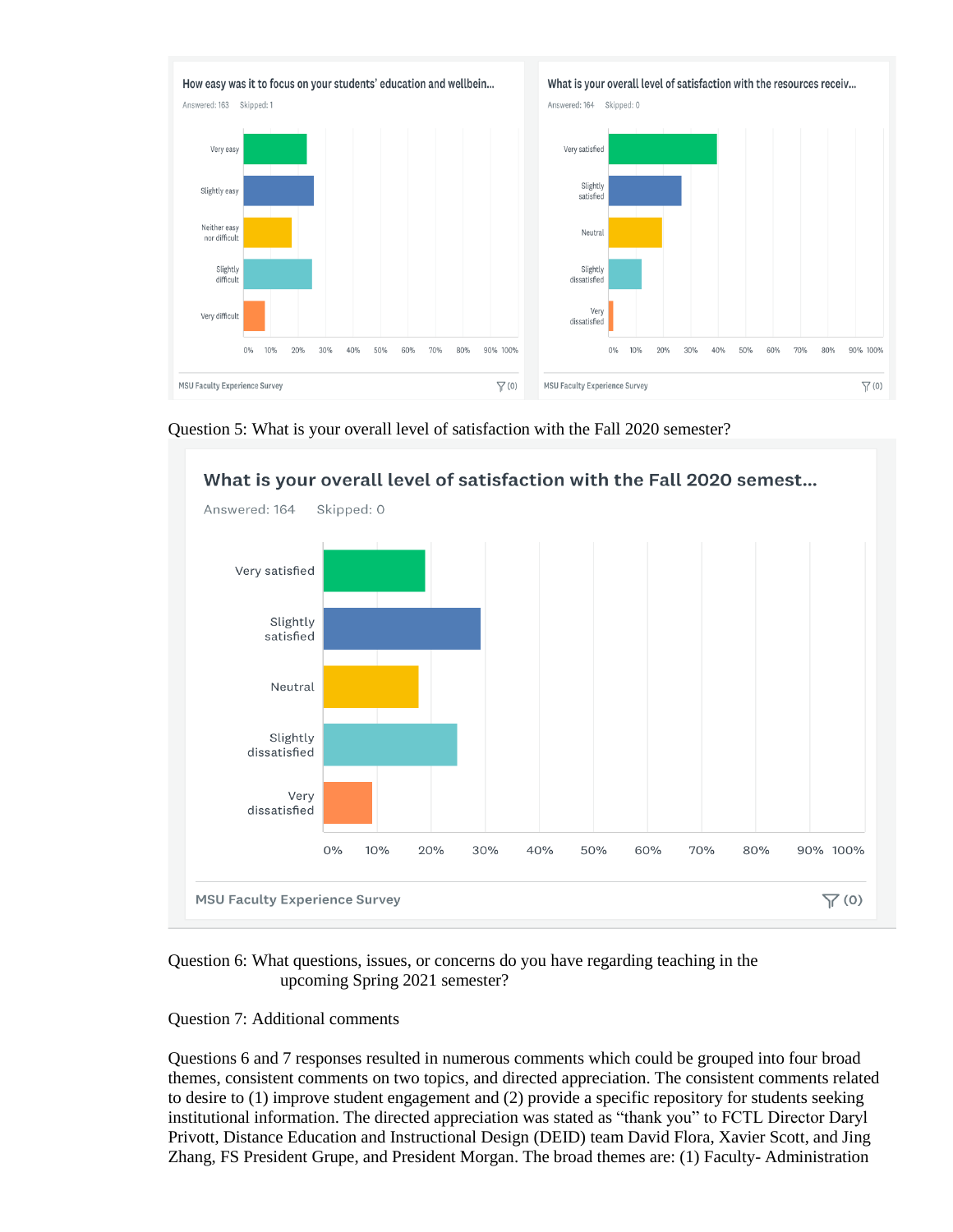Shared Governance, (2) COVID-19 Concerns, (3) Teaching (workload, tenure/promotion, engagement), and (4) Technology-Related Teaching Concerns or Equipment Issues. There was a high volume of narrative responses with many being similar in concerns or statements. Following are representative quotes from each of the four broad themes.

#### Theme 1: Faculty-Administration Shared Governance

"I am most disappointed in our J Morgan and Greg Russell lack of leadership and vision for how to navigate a safe environment for faculty, staff, students and the community as whole is shameful and embarrassing. Their mercenary attitude to fill the dorms and sell meal cards, was unconscionable."

"The push for face-to-face courses was unwarranted, and was driven by a minority of vocal students, and a University President with a political agenda. We are an older faculty, and we have documented cases of asymptomatic students giving SARS-CoV-2 to faculty in face-to-face classes. Do we have to have a faculty member or student die? Even the asymptomatic, and lower level sickness may still result in damage to major organ systems, such as potentially permanent cardiac and lung damage. Like with the US President, science seems to be ignored."

"Students did not show up in person to my hybrid courses. Felt pointless for me to show up in person to teach to 3 or 4 students in the classroom and the other 30 via WebEx. I am not sure why the university thinks the students want "in person" classes because that was absolutely not my experience."

"I'd say that we need better leadership in Academic Affairs, but that implies there's actual leadership. There's not. We just have a bunch of confused people, who cluster in rooms, stumbling over external mandates they themselves make more complicated, waiting to be told what to do by the President, who is more than happy to put his finger on ever scale, then, when caught doing so, pretend deference to some VP who is doing the President's direct bidding. The semester was mismanaged because one person thought he could completely control the chaos that arise from a global health crisis, and instead of seeking help from the campus community, he slow walked or ignored simple queries then crowed that he had proven the naysayers wrong."

## Theme 2: COVID-19 Concerns

"I have F2F courses next semester, however I am afraid that the pandemic wouldn't be under control. For personal health issues, I would like to have the option to teach online again in case isn't save. Could MSU support faculty with that?"

"If we have WebEx access, then stop forcing us into a classroom. Start reporting actual numbers and stop trying to make campus look like we aren't dealing with the same problems as other Universities did this semester. Just because our admin doesn't believe in Covid doesn't mean it doesn't exist. The students and faculty/staff deserve better from our leaders."

"Will my students show up to my in person class? Will there be a huge spread when students come back from their various hometowns. If a vaccine becomes available, will there be a program at MSU to distribute it quickly to students and faculty/staff?"

"Teaching went as well as it could. The students hung in there the best that they could. The administration did nothing other than provide technology. Contact tracing or any kind of reasonable precautions against COVID were nonexistent. Positive tests were obscured by vague health notices. No sure count of cases among students or employees was ever provided."

### Theme 3: Teaching (workload, tenure/promotion, engagement)

"I think a lot of expectations were placed upon us without a lot of guidance or support. Given the reliance on course evaluations for tenure, I'm genuinely concerned that my difficulties managing the technology this semester, which were largely outside of my control, are going to be reflected in my course evaluations, which is going to hurt my performance evaluations. I also have concerns about students'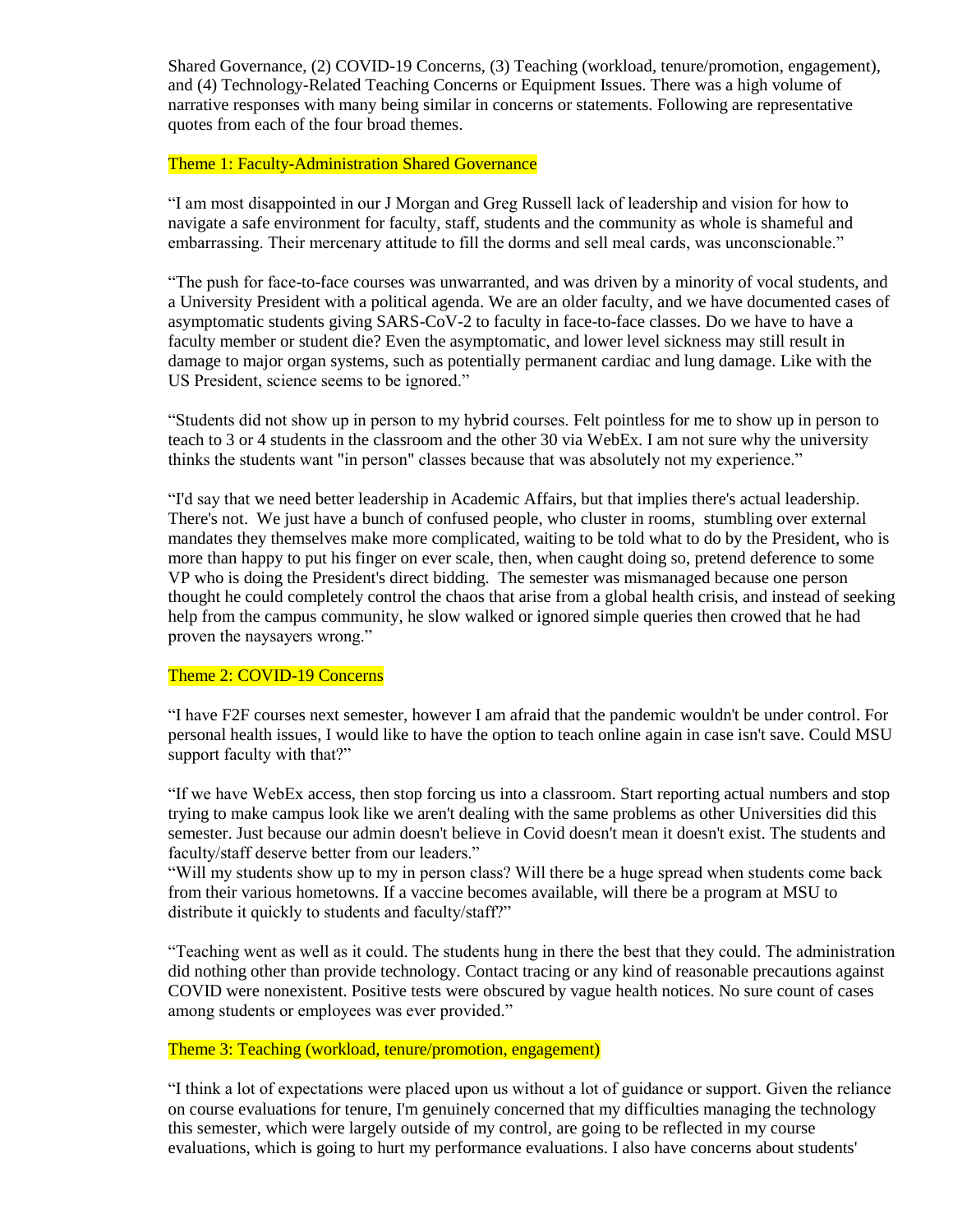wearing of masks. Students wore masks well in my classroom, but as I walked to my classroom, I saw many students not wearing masks."

"For one, I am concerned about my mental health. It has been absolutely exhausting this semester, and I don't know how many more semesters I can take with this format. I don't mind wearing masks; that is no problem! What I mind is getting pulled in so many different directions in the classroom and outside the classroom that I feel like I am constantly working with no breaks. I like that you all sprinkled in 2 days of breaks for students, but you should really consider sprinkling in all 5 days throughout the semester considering you are taking away a much needed spring break for these students. People need time to catch up and recharge."

"Online learning methods are not ideal for student learning in many classes, and with many types of students. Nonetheless, killing, or permanently handicapping faculty, staff, and students should have been taken into greater account. We should not be "touting" our face-to-face" percentages (which are skillfully, and unethically skewed). We should be touting how we do everything to keep staff, faculty, and students safe. Also, given the hardship for students, we should have realized this semester would be rife with student complaints. The administrative response seems to be "placate student demands any way to can, in all cases". This is not a good strategy to create a 21st Century workforce—unless potential employers want employees who don't want to have to show up, meet deadlines, pick up new ideas or skills quickly and efficiently, or adequately complete task. If you want create whiny complainers, with potentially dishonest excuses, and demands that expectations be lowered, we are well on our way to creating those workers."

### Theme 4: Technology-Related Teaching Concerns or Equipment Issues

"What support is there for students who need devices, in particular, computers, to be successful. Several students had their computers crash during the semester. They went to the library to complete assignments and used their phones whenever possible, but because our classes were forced to be hybrid, this put these students at a real disadvantage. Can the university loan students a laptop or tablet when this happens?"

"May we have financial support to purchase platforms or programs to make synchronous and online learning more effective? Software is very expensive. Would it be a good idea to channel monies into this?"

"What additional support will you be implementing to ensure students and faculty are able to manage the technology needs. Additional trainings are helpful, but not sufficient if the issues are related to a) equipment and b) time spent managing. To what extent will teaching evaluations be relied upon given that students are stressed and likely to be evaluate all classes lower on the whole, but since tenured faculty are the ones required to have evaluations, this won't matter for tenured faculty. Greater coordination of assignments and exams, particularly final exams would be helpful. Students are overwhelmed with the condensed semester, and they are not sure how to manage having so many exams condensed within a short period of time."

#### **Summary**

Fall semester 2020 presented a set of conditions which we had hoped would be non-applicable Spring 2021. Spring semester, like Fall semester, has been announced as having approximately 31% online courses and 58% face-to-face. Faculty have been assured by President Morgan (November 9, 2020 streamed address to campus) and Provost Russell (November 19, 2020 FS meeting) that faculty have determination of appropriate course modality for Spring semester. Having the ability to pivot online if necessary is absolutely crucial for faculty at MSU. As we have one-third of faculty with more than 20 years of experience, and thus in a higher-risk category, no plans from the state for vaccination of university faculty as a priority group (Lennex verified from Rowan Health Dept. December 30, 2020), and increasing numbers of potentially infected persons bringing the virus to classrooms, the faculty appreciate the ability to pivot online with a simple approval from their Department Chair/Associate Dean.